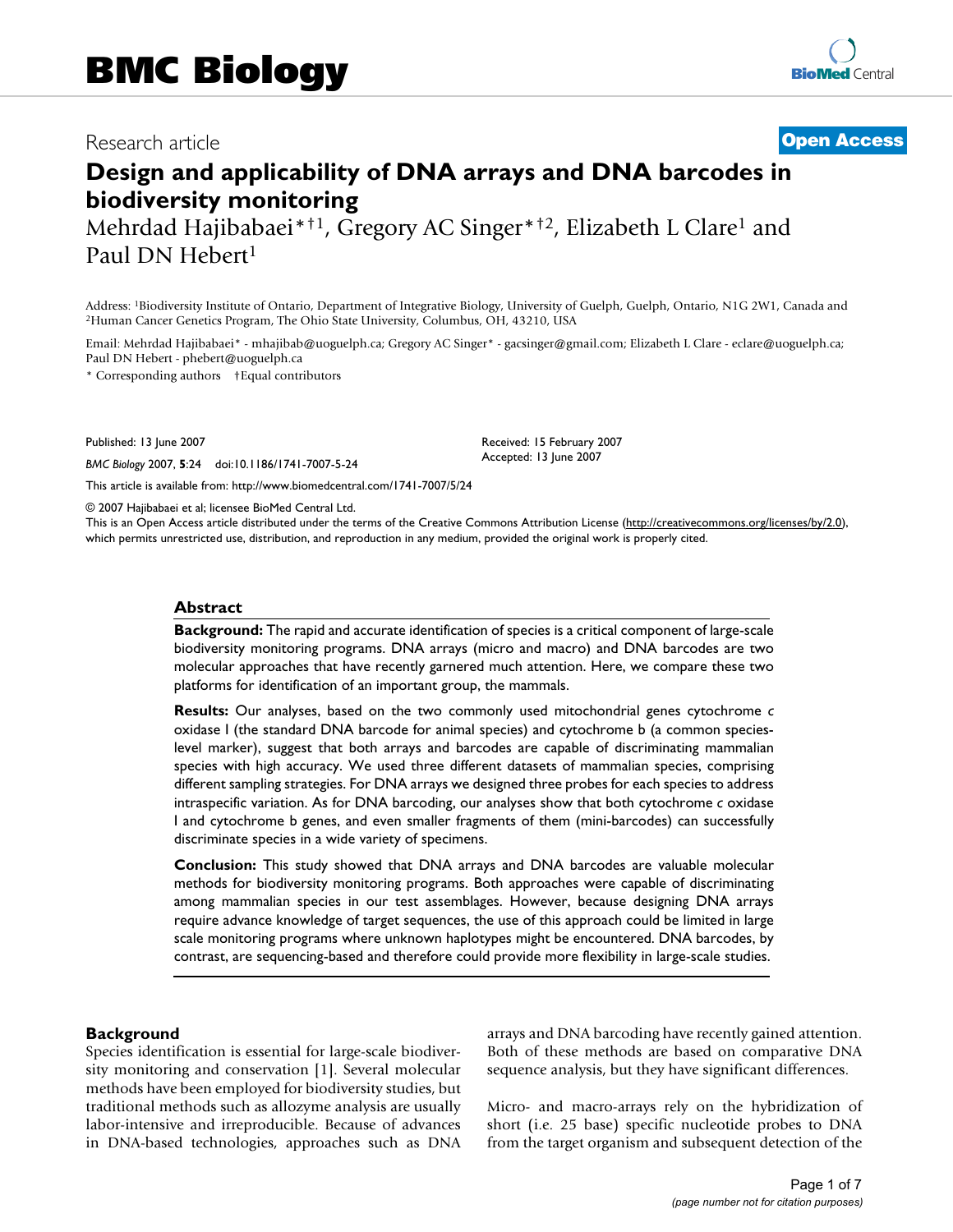hybridization signal. Although array-based technologies have been widely used in gene expression studies, their use in biodiversity research has been less rigorous, mainly targeting pathogenic microorganisms [2] and arrays of environmental samples [3]. Pfunder et al [4], however, have advocated an array-based method for the identification of voles and shrews for biodiversity monitoring. Although this study focuses on a limited number of species, the authors have predicted that such an approach can be used for the development of a so called 'Mammalia Chip', in the case of mammalian species, or even a 'Biodiversity Chip' for monitoring key species of different taxa from bacteria to mammals [4].

Species identification by DNA barcoding is based on sequencing a short standardized genomic region of the target specimen and comparing this information to a sequence library from known species [5]. The proposed standard barcode sequence for animal species is a 650-bp fragment of the mitochondrial gene cytochrome *c* oxidase I (COI, *cox1*). This DNA barcode has successfully been used for the identification of species in various vertebrate and invertebrate groups from birds to Lepidoptera [6-8], and in different geographical settings from the arctic to the tropics [6,9]. Additionally, smaller fragments (i.e. 100 bases) of the standard COI barcode – 'mini-barcodes' – have been shown to be effective for species identification in specimens whose DNA is degraded or potentially in other situations where obtaining a full-length barcode is not feasible [10]. Barcoding is now being extended to other groups such as fungi, plants and protists, and the Barcode of Life Initiative has gained international momentum by the establishment of the Consortium for the Barcode of Life (CBOL), which plans to assemble DNA barcode libraries for all fish and birds [11].

Here, we compare the design and applicability of both array-based and barcoding platforms for specimen identification in mammalian species. We have chosen mammals because they constitute an important target for biodiversity studies and include many endangered species. However, mammalian species have not been broadly targeted for developing array-based or barcoding identification systems previously. A rapid identification method will aid in the tracking of illegal trafficking of mammalian species and their tissues. We have selected two mitochondrial loci for our analysis: COI – the proposed standard animal DNA barcode – and cytochrome b (*cytb*), which is commonly used as a species-level marker and particularly so in mammalian biosystematics [4,12]. We used both of these genes to test the possibility of designing a Mammalia Chip. We also used these sequences and various size fragments of them to test the feasibility of DNA barcoding analysis for mammalian species. We targeted three datasets of mammalian species for these analyses: 121 species

across the taxonomy of mammals (mammalian dataset), a dense sampling of 87 species of neotropical bats (bat dataset), and a wide geographical sampling of a single genetically diverse bat species (*Sturnira lilium* dataset).

# **Results**

## *Array-based analysis*

Both COI and *cytb* performed well as templates for probe design in mammalian dataset. However, we observed a sharp decline in the number of unique probes in species as haplotype diversity increased (Figure 1). For example, no 25mer probe in either COI or *cytb* was shared by all humans but also distinct from other species. We dealt with this limitation by choosing three probes from each species so that at least two probes should exactly match sequences within the target species. Another consideration was to ensure that the probes match among the first 150 bases from the 5' end of the target genes. This is important as COI and *cytb* are longer than 1 KB and are difficult to amplify in their entirety in samples with degraded DNA (i.e. traces of tissues, processed material and archival specimens) [10]. Our algorithm provided COI and *cytb* probes for 90.9% and 98.4% of the species in this mammalian dataset, respectively (Additional file 1). As for the bat dataset, we found a somewhat similar result (using available COI sequences) and were able to design probes for 89.7% of the species in this assemblage (Additional file 1).

# *DNA barcoding analysis*

Whole COI and *cytb* delivered similar results for the mammalian dataset, identifying all the species in our assemblage in a neighbor-joining (NJ) analysis [13] (Table 1). The standard animal barcode – a 650 bp fragment at the 5' end of COI – identified 96.7% of the species (Table 1). The same fragment size of *cytb* provided 98.3% specieslevel resolution (Table 1). Significantly, mini-barcodes of COI and *cytb* were also capable of discriminating among species of mammals, although the resolution was somewhat lower (Table 1). Interestingly, in the COI data we found that a mini-barcode positioned at nucleotides 437– 654 (mini-barcode 5 in Table 1) provided the same resolution for species identification as the standard barcode sequence. In contrast, all the *cytb* mini-barcodes provided lower resolution as compared to a barcode-size fragment of the *cytb* gene (Table 1). The results obtained in the NJ analysis were confirmed when we plotted the sequence length against the probability of obtaining a unique sequence for each species. Interestingly, we found that the minimum signal required to provide unique barcodes in about 95% of the species in the mammalian dataset is a short  $~50$  base fragment of the 5' region of either the COI barcode or *cytb* gene, but the resolution decreases sharply with smaller sequences (Figure 2).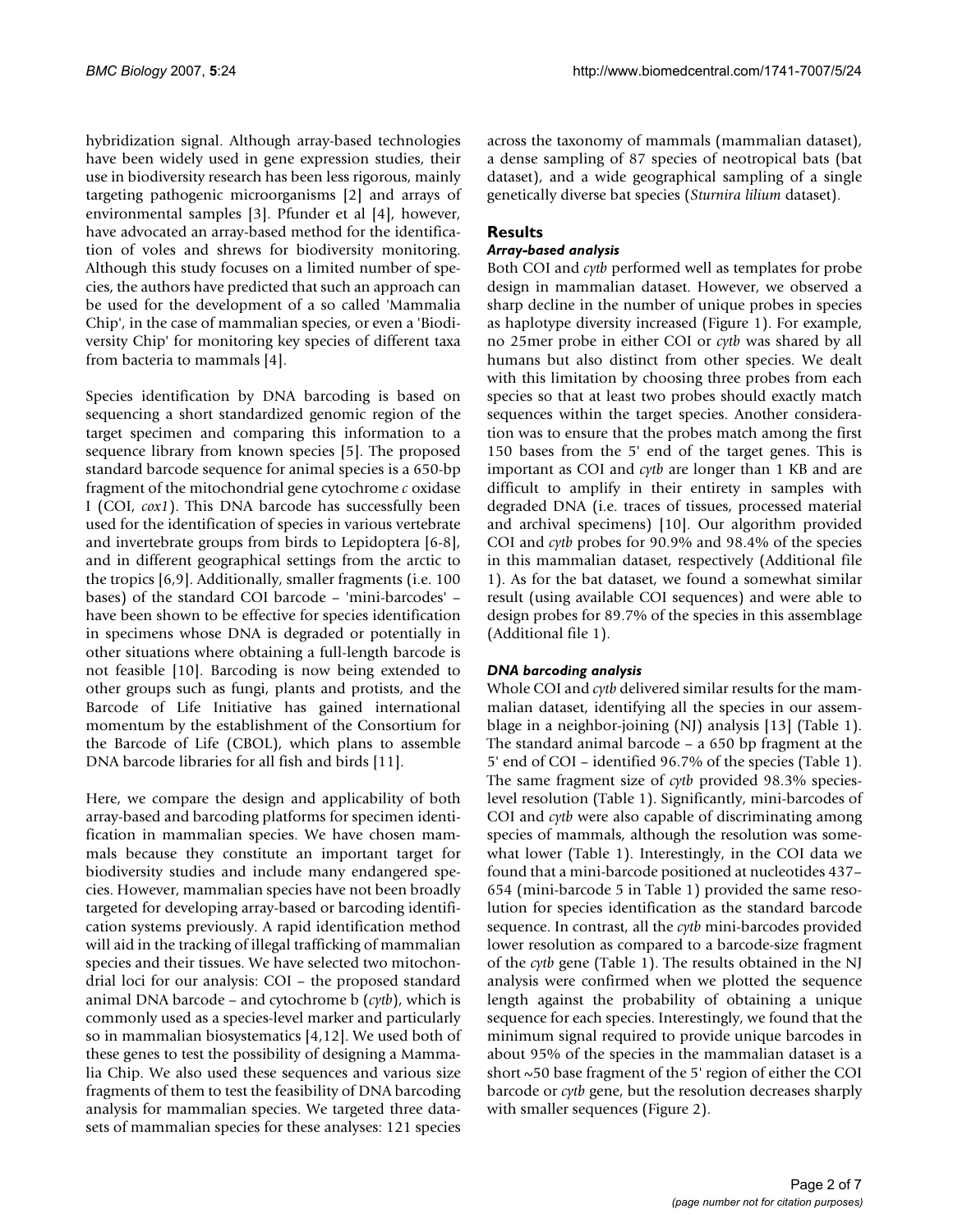



# **Figure 1**

**Microarray probes**. Species with only one representative sequence were easy to design probes for. However, it is more challenging to find probes that were unique within species but capable of distinguishing between species when that species has several known haplotypes. Data is from 150 bases of the 5' region of COI (A) and *cytb* (B).

An evaluation of COI barcodes in a dataset with lower taxonomic diversity (compared to our mammalian dataset) but with a somewhat higher density of sampling within a confined taxonomic assemblage – 840 individuals of 87 species of neotropical bats – showed a 100% resolution

| Table 1: COI DNA barcodes of varied lengths and comparable     |
|----------------------------------------------------------------|
| fragments of cytb are capable of identifying mammalian species |
| in test assemblage of 1585 individuals from 121 species.       |

|                  | Length | % Res | % K2P | % Var |
|------------------|--------|-------|-------|-------|
| COI              |        |       |       |       |
| Full gene        | 1557   | 100   | 14.9  | 56.3  |
| Standard barcode | 654    | 96.7  | 14.8  | 55.8  |
| Mini-barcode I   | 109    | 93.3  | 19.7  | 61.5  |
| Mini-barcode 2   | 109    | 95    | 11.7  | 51.4  |
| Mini-barcode 3   | 109    | 93.3  | 15.8  | 57.8  |
| Mini-barcode 4   | 109    | 95    | 16.7  | 56.0  |
| Mini-barcode 5   | 109    | 96.7  | 13.5  | 54.1  |
| Mini-barcode 6   | 109    | 95    | 12.6  | 54.1  |
| cytb             |        |       |       |       |
| Full gene        | l 149  | 100   | 16.9  | 69.3  |
| Barcode size     | 654    | 98.3  | 15.9  | 65.9  |
| Mini-barcode I   | 109    | 95    | 15.7  | 67.9  |
| Mini-barcode 2   | 109    | 93.3  | 17.3  | 65.1  |
| Mini-barcode 3   | 109    | 96.7  | 16    | 68.8  |
| Mini-barcode 4   | 109    | 95    | 13.8  | 58.7  |
| Mini-barcode 5   | 109    | 95    | 15.3  | 65.1  |
| Mini-barcode 6   | 109    | 95    | 18.2  | 69.7  |
|                  |        |       |       |       |

Res, resolution in neighbor-joining analysis [13]; K2P, genetic distances based on Kimura two-parameter nucleotide substitution model [20]; var, variable sites.

for species identification [14] (Table 2). Similar to the mammalian dataset, mini-barcodes of 109 bases were also capable of discriminating among more than 95% of the species in this bat dataset (Table 2). In addition, the minimum signal required to provide unique barcodes in more than 95% of the species of bats was a short ~30 base fragment of the 5' region of COI (results not shown). Comparison of COI and *cytb* in 34 individuals of one of these species, *Sturnira lilium*, across 13 sampling localities in Central and South America suggests that both genes provide similar resolution and can detect three geographical variants within this species (Figure 3). Similar resolution is achieved by using mini-barcodes of both COI and *cytb* for this species (results not shown).

## **Discussion**

This study reveals that both arrays and barcodes are useful tools for the species-level identification of mammals. The main limitation of the array-based approach is that it requires advance knowledge of sequences in target species. Because of a lack of exact matches, undiscovered haplotypes or geographic variants could fail to anneal properly to the probes on the array. While we tried to avoid this problem by providing a set of three different probes per species, this factor can substantially limit the use of microarrays for large-scale biodiversity monitoring. Additionally, to explore unknown species in a given taxonomic group, it might be possible to design probe sets that specifically bind to members of a higher taxonomic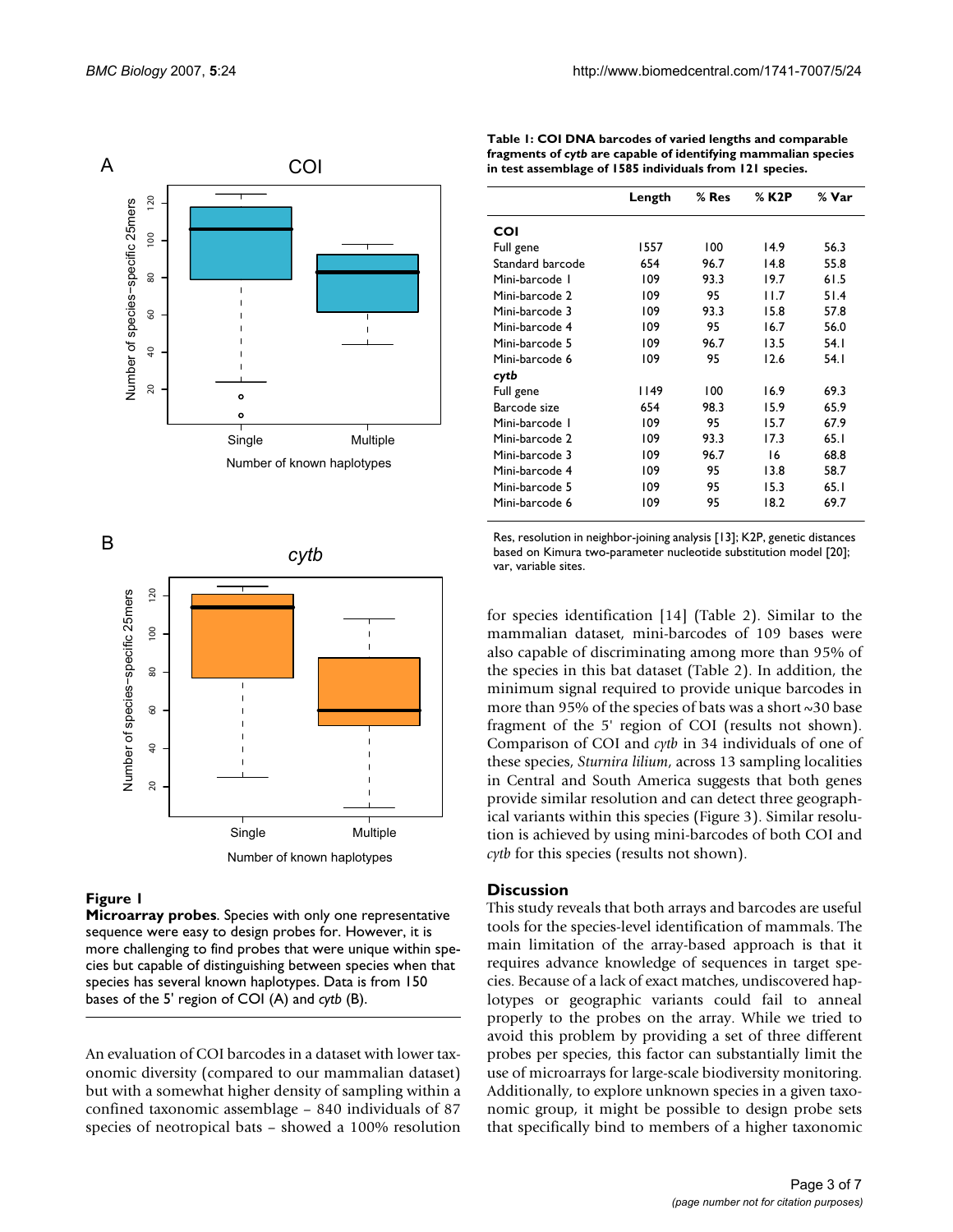

**Table 2: COI DNA barcodes of varied lengths are capable of identifying species in test assemblage of 840 individuals from 87 species of neotropical bats.**

|                  | Length | % Res | % K2P | % Var |
|------------------|--------|-------|-------|-------|
| COI              |        |       |       |       |
| Standard barcode | 654    | 100   | 20.9  | 44.5  |
| Mini-barcode I   | 109    | 95.4  | 23.8  | 50.5  |
| Mini-barcode 2   | 109    | 97.7  | 17.6  | 40.4  |
| Mini-barcode 3   | 109    | 97.7  | 22.8  | 45.9  |
| Mini-barcode 4   | 109    | 100   | 22.7  | 41.3  |
| Mini-barcode 5   | 109    | 100   | 20.2  | 45.0  |
| Mini-barcode 6   | 109    | 97.7  | 19.3  | 46.8  |

Res, resolution in neighbor-joining analysis [13]; K2P, genetic distances based on Kimura two-parameter nucleotide substitution model [20]; var, variable sites.

520

*Sturnira lilium* 



#### **Figure 2**

**Surprisingly short barcode sequences are capable of distinguishing between species**. Even 50-base barcodes can discriminate between >95% of species. The analysis is performed by adding sequence information from the 5' region of COI (A) and *cytb* (B) and calculating the probabilities.

## Figure 3

 $0.5%$ 

<u>100</u>

100

99

**DNA barcodes of COI and similarly sized sequences from** *cytb* **demonstrate three distinct geographically and genetically distinct groups within the neotropical bat species** *Sturnira lilum*. Individual variation between cytochrome b sequences is greater than those within barcode sequences but resolution is internally consistent. The trees are assembled by using K2P genetic distances [20] in a neighbor-joining method [13]. Bootstrap values (1000 replicates) for major geographic lineages are shown above each branch. Photo of *Sturnira lilum* courtesy of Royal Ontario Museum.

 $\mathsf{COI}$  and  $\mathsf{C}\mathsf{OI}$  and  $\mathsf{C}\mathsf{V}\mathsf{I}\mathsf{b}$ 

99

<u>99</u>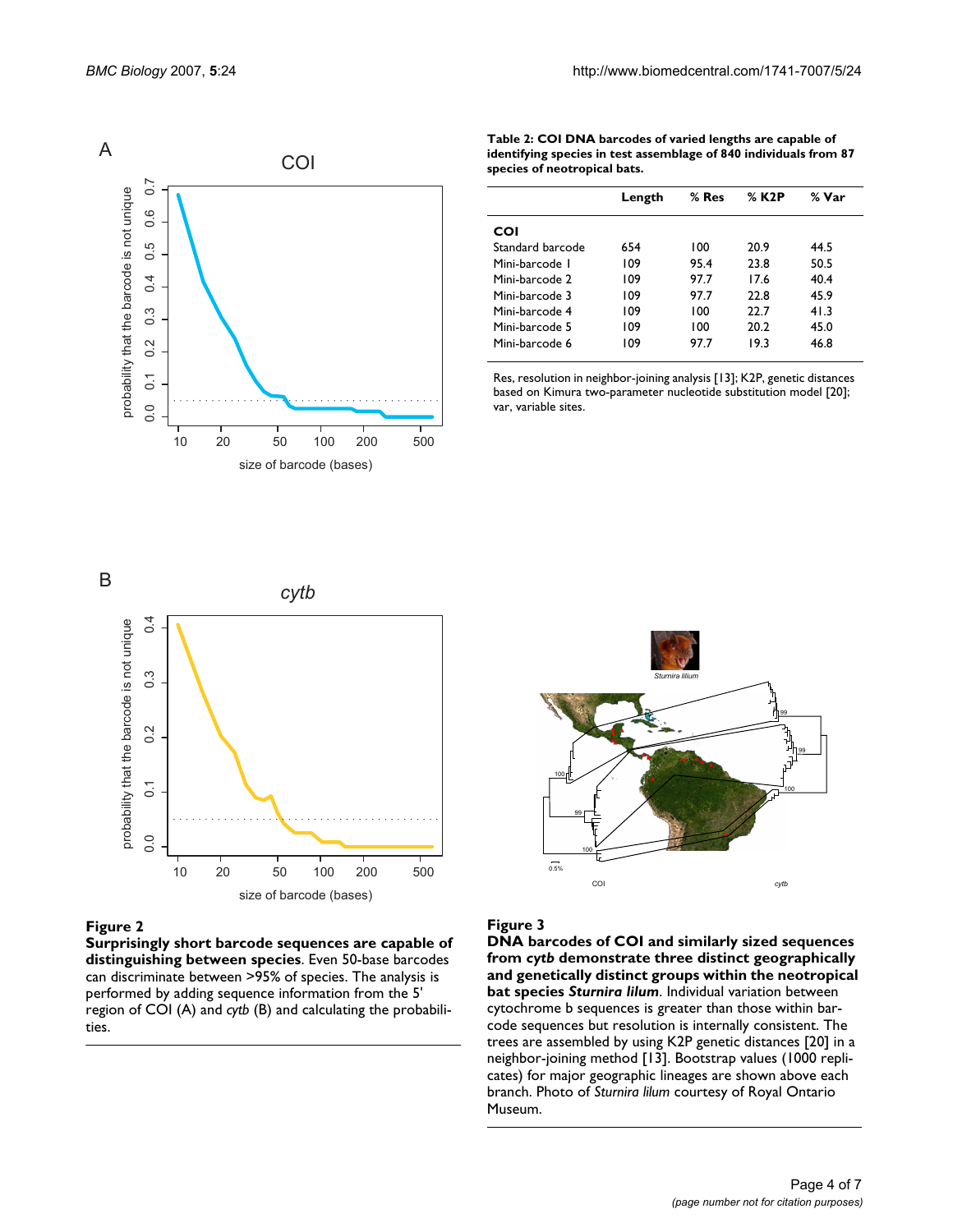level such as genus or family. However, in a situation such as *S. lilium*, with different geographical variants of up to 8% sequence variation in their COI/*cytb* genes, a probe set that is designed for the species in one locality might not bind to members of the species in other localities (results not shown). This hit or miss situation could make array technology less desirable in biodiversity monitoring across a wide geographic region. In fact, the current applications of microarrays are usually focused on a limited number of taxa [4]. Because of this, assembling a 'Mammalia Chip' might not be a feasible approach for biodiversity monitoring of all mammalian species.

Because barcoding is a sequencing-based technology, it avoids the problem of unknown haplotypes. New haplotypes can be compared to existing databases of barcodes, and they can be assigned to a particular species using probabilistic algorithms [15,16]. The final assignment of a new haplotype to a described species or its assignment to a new species will be achieved through comprehensive taxonomic analysis, which requires different types of data [17]. Our analysis supports this argument in all three datasets. While smaller fragments were less powerful in resolving some closely-related species, obtaining more sequence information in these cases (i.e. full-length barcode versus mini-barcode or the whole gene versus the barcode-size fragment) can increase the resolution [10]. However, while standard barcode-size fragments (650 bp) can be readily obtained in a single PCR amplification/ sequencing from freshly collected or frozen tissue specimens, it is difficult to obtain 650-bp barcodes from specimens whose DNA is degraded (i.e. dried museum samples) [10]. The high effectiveness of mini-barcodes means that biomonitoring through barcodes can target different types of specimens, including museum samples or traces of tissues with degraded DNA [10]. The mini-barcode strategy also enables exploration of the use of massively parallel sequencing platforms, such as pyrosequencing-based [18] 454 Life Sciences sequencers, for barcoding applications. Interestingly, this technology uses an emulsion PCR approach for simultaneous amplification of several thousand 100–200 base DNA molecules in one reaction. This approach will therefore allow the use of mini-barcodes on environmental samples, which have traditionally been targets for array-based technology.

This study also provides evidence that both COI and *cytb* are useful species-level molecular markers for mammalian species. This finding is in agreement with earlier work [4]. However, when it comes to selecting a molecular marker, it is also important to consider operational issues such as the availability of robust PCR primers, standardization across a wide range of taxa, the robustness of amplifying shorter fragments in PCR reactions of degraded DNA, and

the prevalence of mitochondrial nuclear pseudogenes. Our study further confirms that the standard COI barcode can be applied to mammalian species with a similar high species-level resolution as has been observed in other animal taxa tested.

# **Conclusion**

DNA-based methods such as DNA arrays and DNA barcodes provide substantial potential for biodiversity monitoring. However, as the scale of analysis increases, for example in large biodiversity surveys or analysis across wide taxonomic assemblages or different types of specimens, the scalability and sensitivity of these approaches become critical issues in their applicability. Our analyses using three different datasets of mammalian species spanning a wide range of taxa, suggest both DNA arrays and DNA barcodes provide high resolution (i.e. ~95%) across mammalian species. Because DNA arrays might fail to anneal to undiscovered haplotypes of a given species, their use is limited to taxa with known sequences. DNA barcoding, however, provides a higher flexibility for the identification of species in large taxonomic assemblages because it is based on obtaining sequence information that can be used for linking unknown haplotypes to known species.

## **Methods**

## *Sequence information*

We used COI and *cytb* genes for array-based and DNA barcoding analysis of mammalian species by using three taxonomic datasets. The first dataset was selected to allow comparison of the sequence information in the two genes from the same individuals of the same species in a wide taxonomic assemblage of mammals. We used all of the completely sequenced mitochondrial genome sequences of mammals to build this dataset. We downloaded the whole mitochondrial genome sequences of 1585 individuals from 121 mammalian species from GenBank (Additional file 2) and extracted the COI and *cytb* sequences from them. We refer to this dataset as the mammalian dataset. Our second dataset was selected to test the feasibility of arrays and barcodes in a dense and species-rich neotropical mammalian fauna: 840 individuals from 87 species of bats. This dataset included COI sequences from a recent barcode study on bats [14]. We refer to this dataset as the bat dataset. Finally, a third dataset was used as an extension to the bat dataset to compare the utility of both COI and *cytb* in DNA barcoding of 34 individuals of a single species of bat, *Sturnira lilium*, from a wide geographic range: 13 localities across nine countries in Central and South America. We refer to this dataset as the *S. lilium* dataset. Some COI and all *cytb* sequences for this third dataset were produced in this study (see Additional file 2 for GenBank accession numbers).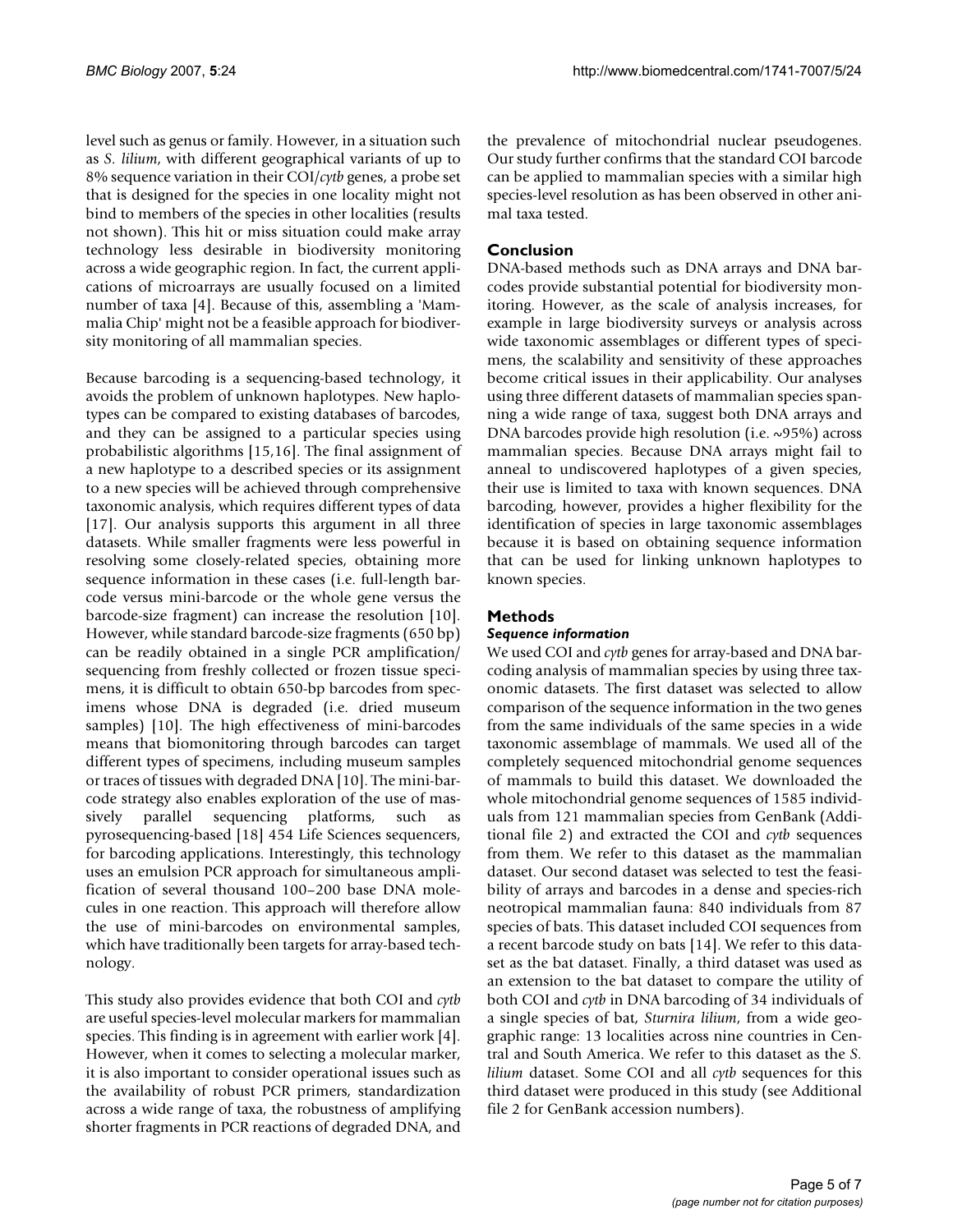#### *Array-based analysis*

For designing arrays, we chose COI and *cytb* as separate templates for a probe design algorithm. We assume that probes will be hybridized with amplicons from either COI or *cytb* of unknown specimens. Our algorithm searched for unique, species-specific sequences, but also considered intraspecific variation among haplotypes of each species (where different halpotypes were available). We designed probes that were 25 nucleotides long and hence suitable for Affymetrix-style single-channel microarrays (Additional file 1). Probes were chosen so that the theoretical probe-target melting temperatures fall within the range of 53.5–58°C, and the GC content falls within the range of 37–54.2%, as recommended by Pfunder et al [4]. We designed three probes for each species by using this algorithm (see below). We selected the first 150-bp sequences from the 5' end of each gene as a putative amplicon from which to select the probes (see below).

#### *DNA barcoding analysis*

For DNA barcodes, we evaluated whole COI and *cytb* genes as well as various smaller fragments of the two as potential barcodes. For example, we analyzed the whole COI gene of 1557 bases and then performed the same analysis on a 654 base fragment of the 5' region of this gene – corresponding to the standard DNA barcode sequence – as well as smaller, equally-divided 109-bp fragments of the barcode region (i.e. positions 1–109, 110–218 and so on). A similar analysis was performed on *cytb* by selecting the 5' region of this gene as a potential 654 bp barcode-size region. We used this same analysis for both bat datasets. We counted the number of species with non-overlapping barcodes (i.e. barcodes that uniquely identify individuals of a species) in a neighborjoining (NJ) analysis [13] as a measure of resolution [19]. In order to investigate the minimal sequence information required to perform DNA barcoding analysis, we plotted sequence length of putative COI barcodes and *cytb* gene (sequence information being added incrementally from the 5' end of gene) versus the probability of finding unique barcodes for each species.

## **Authors' contributions**

MH designed the project, performed DNA barcode analysis, and wrote the manuscript. GACS gathered sequence information from GenBank, designed and conducted DNA array analysis, and edited the manuscript. ELC carried out molecular methods, gathered sequence information of bats, helped with the analysis of barcode sequences, and edited the manuscript. PDNH aided the study design, provided tools/reagents, and edited the manuscript. All authors read and approved the final manuscript.

## **Additional material**

#### **Additional File 1**

*The list of species and the three probes for each of them.* Click here for file [\[http://www.biomedcentral.com/content/supplementary/1741-](http://www.biomedcentral.com/content/supplementary/1741-7007-5-24-S1.pdf) 7007-5-24-S1.pdf]

## **Additional File 2**

*Table of completely sequenced mammalian mitochondrial genomes used in our analyses as well as COI and* **cytb** *genes sequenced in this study. Shown are the species name, the common name, and the GenBank GI number for each sequence.* Click here for file [\[http://www.biomedcentral.com/content/supplementary/1741-](http://www.biomedcentral.com/content/supplementary/1741-7007-5-24-S2.pdf) 7007-5-24-S2.pdf]

## **Acknowledgements**

Funding for this study was provided by Genome Canada (through the Ontario Genomics Institute), and the Gordon and Betty Moore Foundation. Tissue samples of *Sturnira lilium* were obtained from the Department of Natural History, Royal Ontario Museum, Toronto, Canada. Our thanks to JL Eger, BK Lim and MD Engstrom for facilitating this donation. We thank Daniel Janzen and Donal Hickey for comments on an earlier version of this manuscript.

#### **References**

- 1. DeSalle R, Amato G: **[The expansion of conservation genetics.](http://www.ncbi.nlm.nih.gov/entrez/query.fcgi?cmd=Retrieve&db=PubMed&dopt=Abstract&list_uids=15372093)** *Nat Rev Genet* 2004, **5:**702-712.
- 2. Garaizar J, Rementeria A, Porwollik S: **[DNA microarray technol](http://www.ncbi.nlm.nih.gov/entrez/query.fcgi?cmd=Retrieve&db=PubMed&dopt=Abstract&list_uids=16831204)[ogy: a new tool for the epidemiological typing of bacterial](http://www.ncbi.nlm.nih.gov/entrez/query.fcgi?cmd=Retrieve&db=PubMed&dopt=Abstract&list_uids=16831204) [pathogens?](http://www.ncbi.nlm.nih.gov/entrez/query.fcgi?cmd=Retrieve&db=PubMed&dopt=Abstract&list_uids=16831204)** *FEMS Immunol Med Microbiol* 2006, **47:**178-189.
- 3. Peplies J, Lachmund C, Glockner FO, Manz W: **[A DNA microarray](http://www.ncbi.nlm.nih.gov/entrez/query.fcgi?cmd=Retrieve&db=PubMed&dopt=Abstract&list_uids=16820477) platform based on direct detection of rRNA for characteri[zation of freshwater sediment-related prokaryotic commu](http://www.ncbi.nlm.nih.gov/entrez/query.fcgi?cmd=Retrieve&db=PubMed&dopt=Abstract&list_uids=16820477)[nities.](http://www.ncbi.nlm.nih.gov/entrez/query.fcgi?cmd=Retrieve&db=PubMed&dopt=Abstract&list_uids=16820477)** *Appl Environ Microbiol* 2006, **72:**4829-4838.
- 4. Pfunder M, Holzgang O, Frey JE: **[Development of microarray](http://www.ncbi.nlm.nih.gov/entrez/query.fcgi?cmd=Retrieve&db=PubMed&dopt=Abstract&list_uids=15078463)based diagnostics of voles and shrews for use in biodiversity [monitoring studies, and evaluation of mitochondrial cyto](http://www.ncbi.nlm.nih.gov/entrez/query.fcgi?cmd=Retrieve&db=PubMed&dopt=Abstract&list_uids=15078463)[chrome oxidase I vs. cytochrome b as genetic markers.](http://www.ncbi.nlm.nih.gov/entrez/query.fcgi?cmd=Retrieve&db=PubMed&dopt=Abstract&list_uids=15078463)** *Mol Ecol* 2004, **13:**1277-1286.
- 5. Hebert PDN, Cywinska A, Ball SL, deWaard JR: **Biological identifications through DNA barcodes.** *Proc Royal Soc Lond B Biol Scis* 2003, **270:**313-321.
- 6. Hajibabaei M, Janzen DH, Burns JM, Hallwachs W, Hebert PDN: **[DNA barcodes distinguish species of tropical Lepidoptera.](http://www.ncbi.nlm.nih.gov/entrez/query.fcgi?cmd=Retrieve&db=PubMed&dopt=Abstract&list_uids=16418261)** *Proc Natl Acad Sci USA* 2006, **103:**968-971.
- 7. Hebert PDN, Stoeckle MY, Zemlak TS, Francis CM: **[Identification](http://www.ncbi.nlm.nih.gov/entrez/query.fcgi?cmd=Retrieve&db=PubMed&dopt=Abstract&list_uids=15455034) [of birds through DNA barcodes.](http://www.ncbi.nlm.nih.gov/entrez/query.fcgi?cmd=Retrieve&db=PubMed&dopt=Abstract&list_uids=15455034)** *PLoS Biol* 2004, **2:**E312.
- 8. Ward RD, Zemlak TS, Innes BH, Last PR, Hebert PDN: **DNA barcoding Australia's fish species.** *Phil Tran Royal Soc Lond B Biol Sci* 2005, **360:**1847-1857.
- 9. Hogg ID, Hebert PDN: **Biological identifications of springtails (Hexapoda: Collembola) from the Canadian arctic, using mitochondrial barcodes.** *Can J Zoology* 2005, **82:**749-754.
- 10. Hajibabaei M, Smith MA, Janzen DH, Rodriguez JJ, Whitfield JB, Hebert PDN: **A minimalist barcode can identify a specimen whose DNA is degraded.** *Mol Ecol Notes* 2006, **6:**959-964.
- 11. Marshall E: **[Taxonomy. Will DNA bar codes breathe life into](http://www.ncbi.nlm.nih.gov/entrez/query.fcgi?cmd=Retrieve&db=PubMed&dopt=Abstract&list_uids=15718446) [classification?](http://www.ncbi.nlm.nih.gov/entrez/query.fcgi?cmd=Retrieve&db=PubMed&dopt=Abstract&list_uids=15718446)** *Science* 2005, **307:**1037.
- 12. Bradley RD, Baker RJ: **A test of the genetic species concept: cytochrome-***b* **sequences and mammals.** *J Mammal* 2001, **82:**960-973.
- 13. Saitou N, Nei M: **[The neighbor-joining method: a new method](http://www.ncbi.nlm.nih.gov/entrez/query.fcgi?cmd=Retrieve&db=PubMed&dopt=Abstract&list_uids=3447015) [for reconstructing phylogenetic trees.](http://www.ncbi.nlm.nih.gov/entrez/query.fcgi?cmd=Retrieve&db=PubMed&dopt=Abstract&list_uids=3447015)** *Mol Biol Evol* 1987, **4:**406-425.